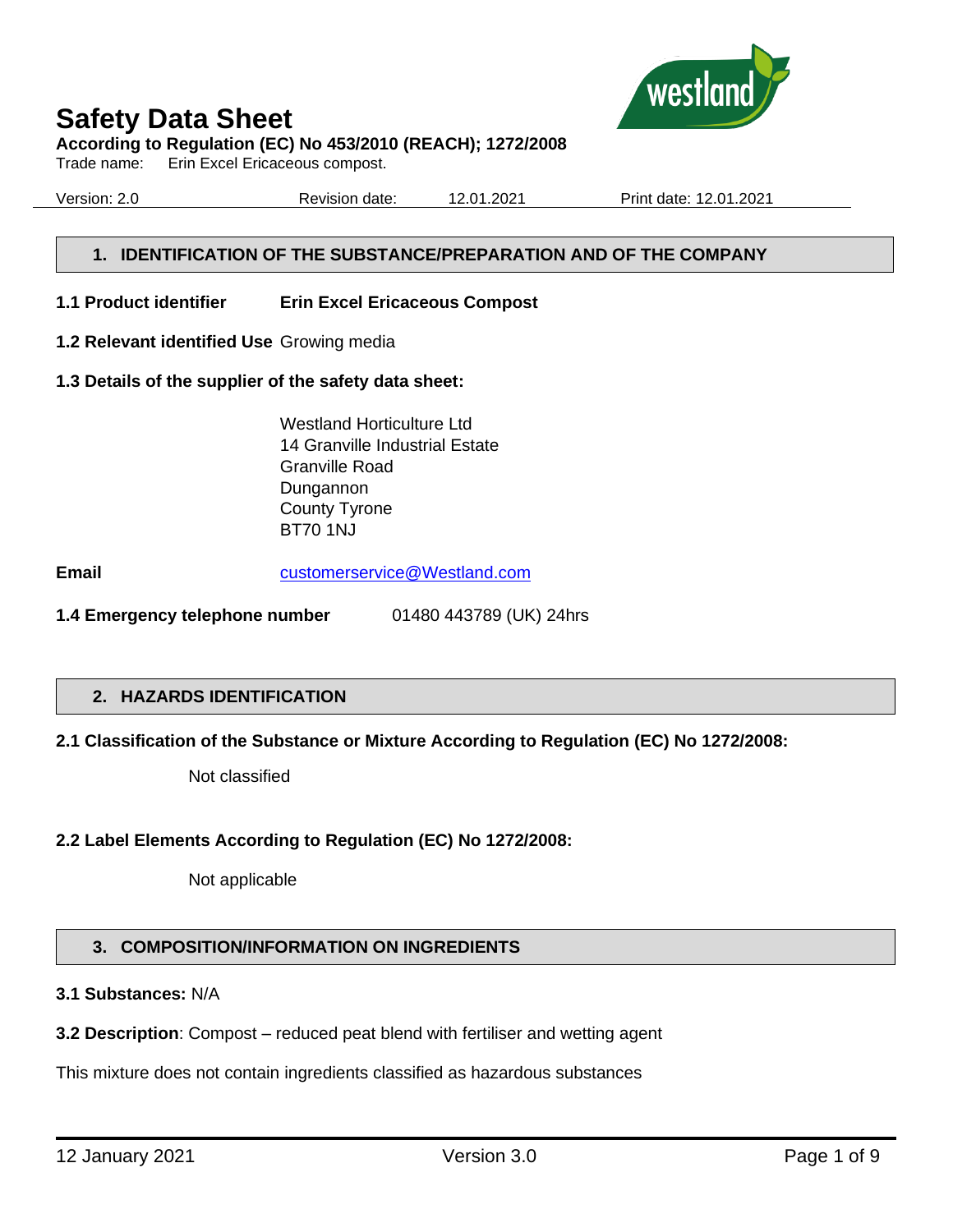

Trade name: Erin Excel Ericaceous compost.

Version: 2.0 Revision date: 12.01.2021 Print date: 12.01.2021

#### **4. FIRST AID MEASURES**

#### **4.1 Description of first aid measures**

**General information:** Have the product container, label or Material Safety Data Sheet with you when calling a poison control center or physician, or going for treatment. Get medical advice is any symptoms occur or persist

- **Inhalation:** Move person to fresh air. Keep patient warm and at rest.
- **Skin Contact:** Wash off with soap and plenty of water.
- **Eye Contact:** Rinse with plenty of water, also under the eyelids, for at least 15 minutes. Remove contact lenses and continue flushing.
- **Ingestion:** Rinse out mouth and then drink water

# **4.2 Most important symptoms and effects, both acute and delayed**

Information not available

#### **4.3 Indication of any immediate medical attention and special treatment needed**

Information not available

#### **5. FIRE FIGHTING MEASURES**

#### **5.1 Extinguishing Media:**

The mixture is not classified as flammable as such extinguishing media should be chosen as appropriate for surrounding materials.

#### **5.2 Specific Hazards Arising From the Substance or Mixture:**

Fire may produce hazardous products of combustion such as carbon monoxide Exposure to decomposition products may be a hazard to health.

#### **5.3 Advice for Fire Fighters:**

Wear full protective clothing and self-contained breathing apparatus if required

#### **Additional Information:** None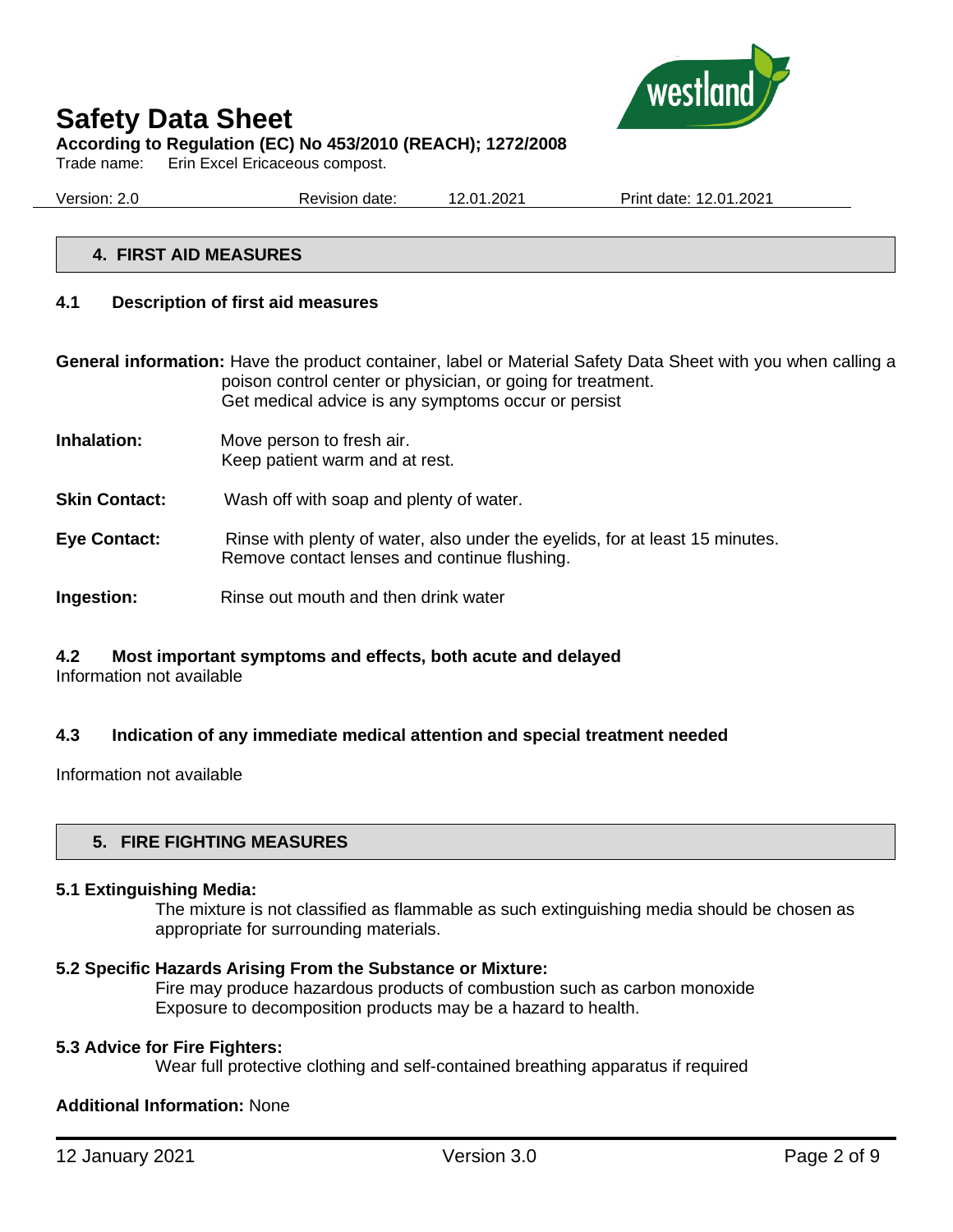

#### **According to Regulation (EC) No 453/2010 (REACH); 1272/2008**

Trade name: Erin Excel Ericaceous compost.

Version: 2.0 Revision date: 12.01.2021 Print date: 12.01.2021

### **6. ACCIDENTAL RELEASE MEASURES**

#### **6.1 Personal Precautions, Protective Equipment and Emergency Procedures:**

Avoid formation / breathing of dust Avoid contact with skin and eyes Ensure adequate ventilation

#### **6.2 Environmental Precautions:**

Not applicable

#### **6.3 Methods and Materials for Containment and Cleaning Up:**

Vacuum or sweep up material Wash affected area with water Place into suitable labelled containers for disposal according to local / national regulations

#### **Additional information:** none

#### **7. HANDLING AND STORAGE**

#### **7.1 Precautions for safe handling**

- Prevent dust formation and inhalation
- Avoid contact with eyes and skin
- Wear gloves when handling the product over long periods of time
- Wash hands and observe good hygiene practice after handling this product

#### **7.2 Conditions for safe storage, including any incompatibilities**

• Keep product in original labelled containers

#### **7.3 Specific End Uses**:

Use as compost according to the instruction on the label

#### **8. EXPOSURE CONTROLS / PERSONAL PROTECTION**

#### **8.1 Control Parameters**

No ingredients with limit values that require monitoring at the workplace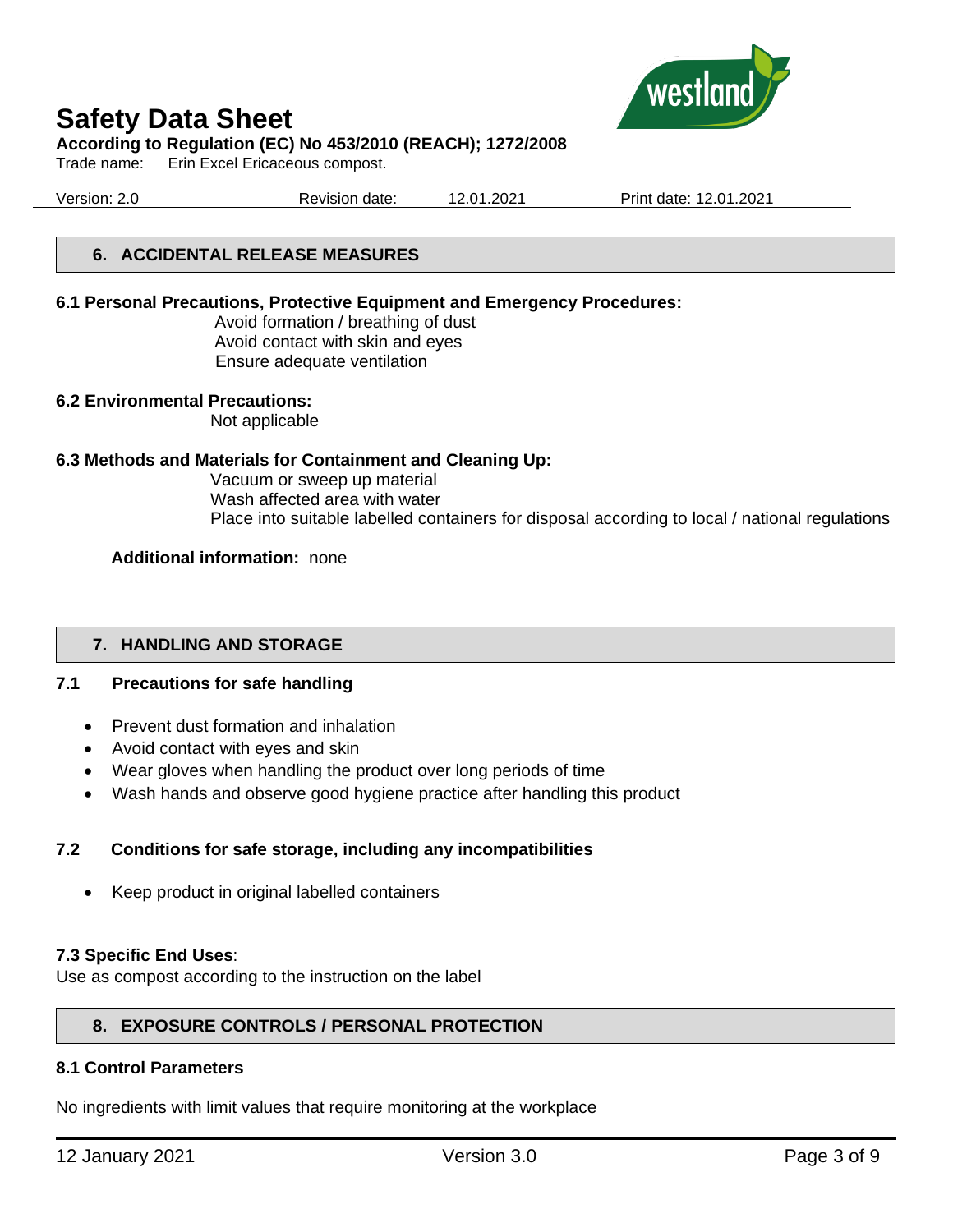

Trade name: Erin Excel Ericaceous compost.

| Version: 2.0 | Revision date: | 12.01.2021 | 12.01.2021<br>Print date: |
|--------------|----------------|------------|---------------------------|
|              |                |            |                           |

### **8.2 Exposure Controls**

|                                | 8.2.1 Appropriate engineering controls: No special ventilation requirements.<br>Avoid high dust concentration and provide ventilation where necessary                                                                                                                                                                                                                                                                                        |
|--------------------------------|----------------------------------------------------------------------------------------------------------------------------------------------------------------------------------------------------------------------------------------------------------------------------------------------------------------------------------------------------------------------------------------------------------------------------------------------|
| <b>Protective Measures:</b>    | The use of technical measures should always have priority over the use of personal<br>protective equipment<br>A risk assessment based on the task being performed and the risks involved should<br>be carried out to determine personal protection equipment required<br>When selecting personal protective equipment, seek appropriate professional<br>advice<br>Personal protective equipment should be certified to appropriate standards |
| <b>Respiratory Protection:</b> | Not necessary if room is well ventilated<br>Use suitable dust respirator if dust concentration is high or if a risk assessment<br>indicates this is necessary. (Filter P2)                                                                                                                                                                                                                                                                   |
| <b>Hand Protection:</b>        | Wear suitable gloves when handling the product over long periods or if a risk<br>assessment indicates this is necessary. Gloves complying with EN420                                                                                                                                                                                                                                                                                         |
| <b>Eye Protection:</b>         | Wear eye protection when a risk assessment indicates this is necessary to avoid<br>exposure to dust. Safety glasses complying with EN166 as a minimum                                                                                                                                                                                                                                                                                        |

**Skin and Body Protection:** Protective work clothing

#### **8.2.3 Environmental exposure controls:** N/A

## **9. PHYSICAL AND CHEMICAL PROPERTIES**

# **9.1 Information on basic physical and chemical properties**

**Appearance:** Crumbly dark brown/black compost

**Physical state:** solid

**Colour:** dark brown/black

**Odour:** earthy

**Odour threshold:** none known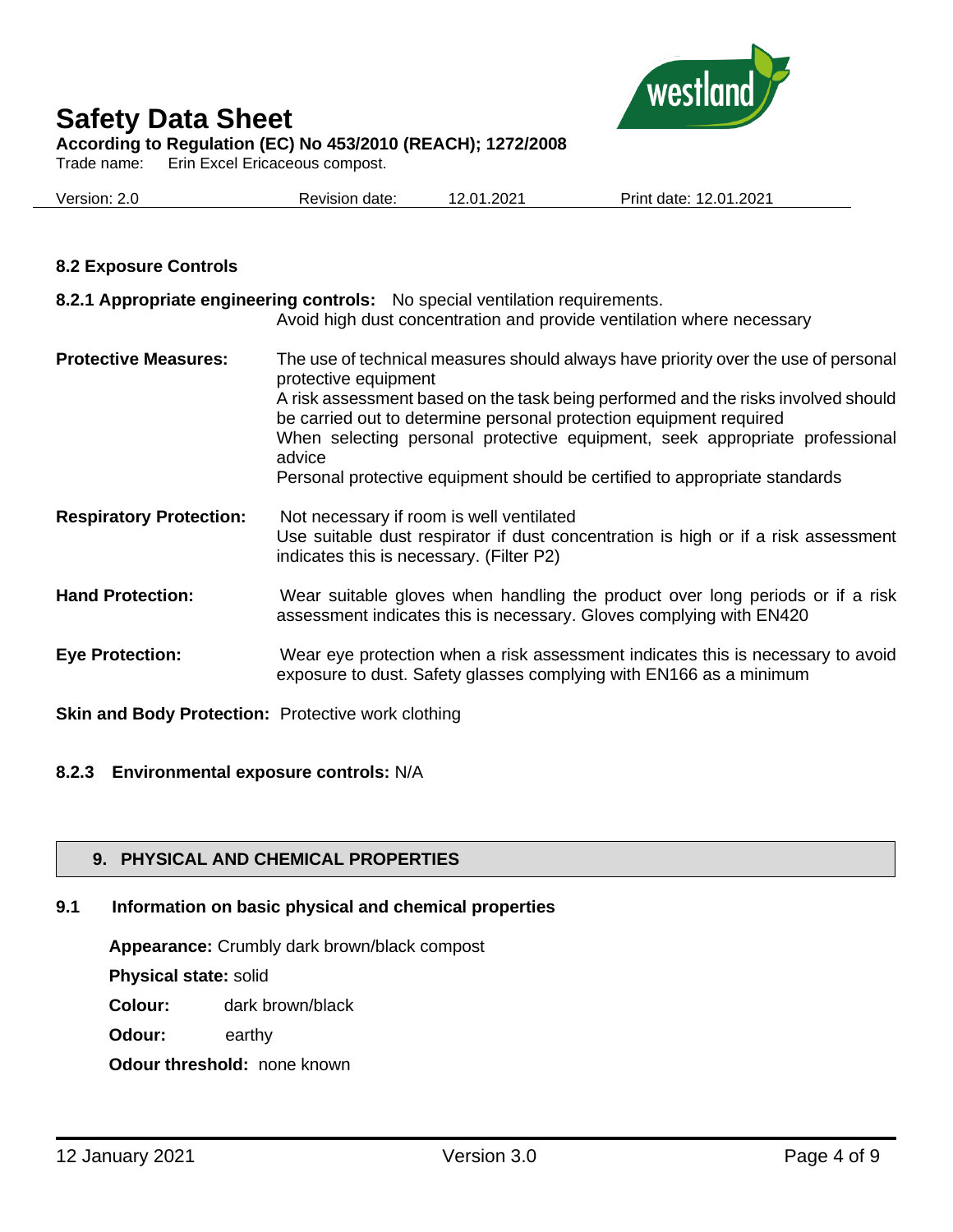

Trade name: Erin Excel Ericaceous compost.

| Version: 2.0 | Revision date: | 12.01.2021 | Print date: 12.01.2021 |
|--------------|----------------|------------|------------------------|
|              |                |            |                        |

#### **9.2 Other information**:

|                                               | Value                        | <b>Concentration</b> | <b>Method</b>  | <b>Temperature</b>       | <b>Pressure</b> | Remark         |
|-----------------------------------------------|------------------------------|----------------------|----------------|--------------------------|-----------------|----------------|
| $p\overline{H}$                               | $4.5 - 5.0$                  |                      | $\blacksquare$ | $20^{\circ}$ C           | $\blacksquare$  | ÷,             |
| <b>Melting point/freezing</b><br>point        | $\blacksquare$               | $\blacksquare$       | $\blacksquare$ |                          | $\blacksquare$  | $\blacksquare$ |
| <b>Initial boiling</b><br>point/boiling range | $\blacksquare$               | $\blacksquare$       | $\blacksquare$ | $\blacksquare$           | $\blacksquare$  | $\blacksquare$ |
| <b>Flash point</b>                            | $\blacksquare$               | $\blacksquare$       | $\blacksquare$ | $\blacksquare$           | $\blacksquare$  | $\blacksquare$ |
| <b>Evaporation rate</b>                       | $\qquad \qquad \blacksquare$ | $\blacksquare$       | $\blacksquare$ | $\blacksquare$           | ۰               | $\blacksquare$ |
| <b>Flammability (solid,</b><br>gas)           | $\blacksquare$               | $\blacksquare$       | $\blacksquare$ | $\blacksquare$           |                 | $\blacksquare$ |
| <b>Upper/lower</b>                            | $\blacksquare$               | $\blacksquare$       | $\blacksquare$ | $\blacksquare$           | $\blacksquare$  | $\blacksquare$ |
| flammability or                               |                              |                      |                |                          |                 |                |
| explosive limits                              |                              |                      |                |                          |                 |                |
| <b>Upper explosive limits</b>                 | $\qquad \qquad \blacksquare$ | $\blacksquare$       | $\blacksquare$ | $\blacksquare$           | $\blacksquare$  | $\blacksquare$ |
| Lower explosive limits                        | $\blacksquare$               | $\blacksquare$       | $\blacksquare$ | $\blacksquare$           | $\blacksquare$  | $\blacksquare$ |
| Vapour pressure                               | $\blacksquare$               | $\blacksquare$       | $\blacksquare$ | $\blacksquare$           | ۰               | $\blacksquare$ |
| <b>Vapour density</b>                         | ä,                           | $\blacksquare$       | $\blacksquare$ | $\blacksquare$           | $\blacksquare$  | $\blacksquare$ |
| <b>Relative density</b>                       | $200 -$<br>250g/l            | $\blacksquare$       | $\blacksquare$ | $\blacksquare$           | $\blacksquare$  | $\blacksquare$ |
| Solubility(ies)                               |                              | $\blacksquare$       | $\blacksquare$ | $\blacksquare$           | $\blacksquare$  | $\blacksquare$ |
| <b>Partition coefficient:</b>                 | $\blacksquare$               | $\blacksquare$       | $\blacksquare$ | $\blacksquare$           | $\blacksquare$  | $\blacksquare$ |
| n-octanol/water                               |                              |                      |                |                          |                 |                |
| <b>Auto-ignition</b>                          | $\blacksquare$               | $\blacksquare$       | $\blacksquare$ | $\blacksquare$           | $\blacksquare$  | $\blacksquare$ |
| temperature                                   |                              |                      |                |                          |                 |                |
| <b>Decomposition</b>                          | $\blacksquare$               | $\blacksquare$       | $\blacksquare$ | $\blacksquare$           | $\blacksquare$  | $\blacksquare$ |
| temperature                                   |                              |                      |                |                          |                 |                |
| <b>Viscosity</b>                              | $\blacksquare$               | $\blacksquare$       | $\blacksquare$ | $\overline{\phantom{a}}$ | $\blacksquare$  | $\blacksquare$ |
| Viscosity, dynamic                            | $\overline{\phantom{0}}$     | $\blacksquare$       | $\blacksquare$ | $\blacksquare$           | $\blacksquare$  | $\blacksquare$ |
| <b>Viscosity, cinematic</b>                   | $\blacksquare$               | $\blacksquare$       | $\blacksquare$ | $\blacksquare$           | ۰               | $\blacksquare$ |
| <b>Explosive properties</b>                   | $\blacksquare$               | $\blacksquare$       | $\blacksquare$ | $\blacksquare$           | $\blacksquare$  | $\blacksquare$ |
| <b>Oxidising properties</b>                   | $\qquad \qquad \blacksquare$ | $\blacksquare$       | $\blacksquare$ | $\blacksquare$           | $\blacksquare$  | $\blacksquare$ |

#### **10. STABILITY AND REACTIVITY**

**10.1 Reactivity:** Stable under normal conditions of storage, handling and use

**10.2 Chemical Stability:** Stable under normal conditions of storage, handling and use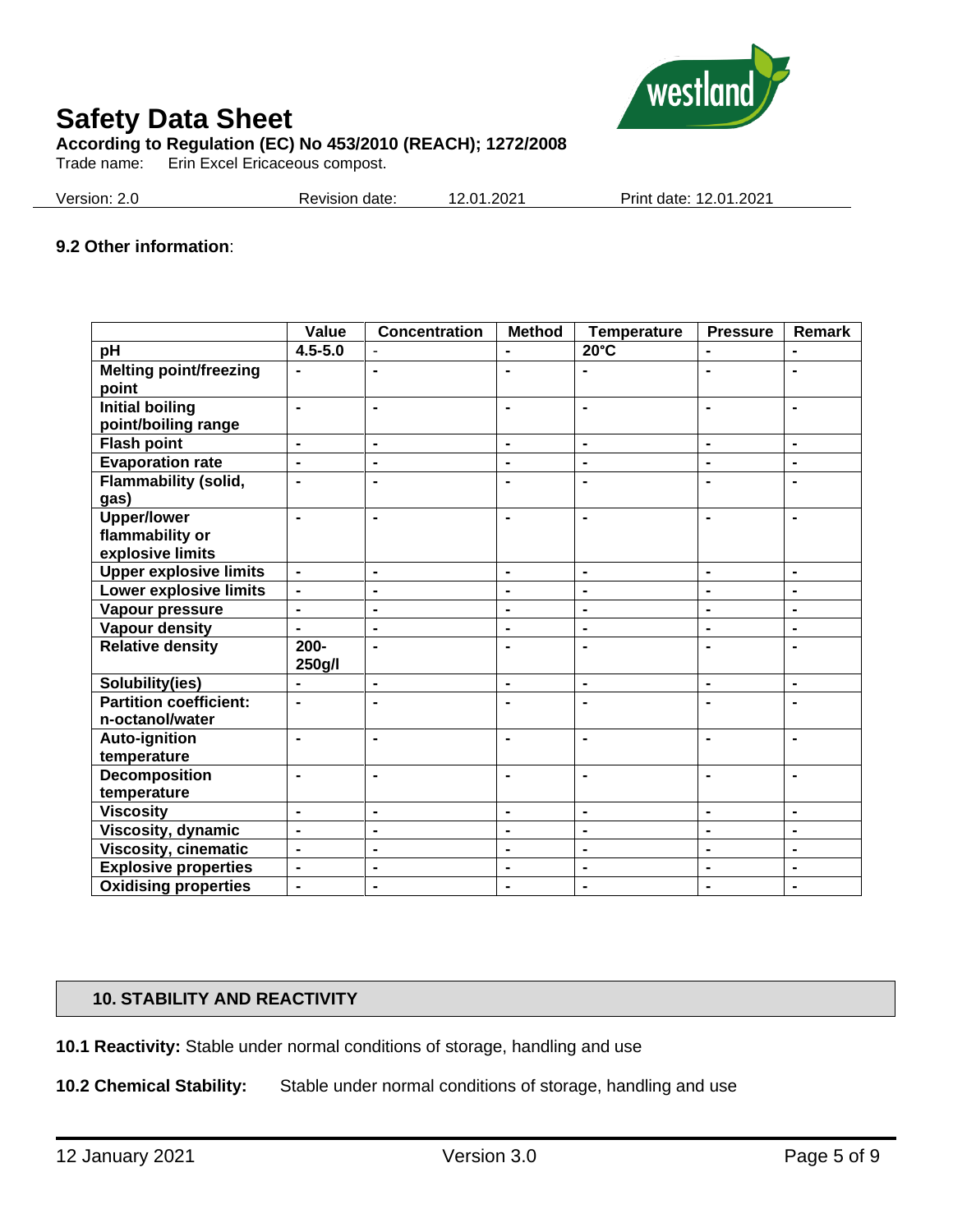

### **According to Regulation (EC) No 453/2010 (REACH); 1272/2008**

Trade name: Erin Excel Ericaceous compost.

Version: 2.0 Revision date: 12.01.2021 Print date: 12.01.2021

**10.3 Possibility of hazardous reactions**: Hazardous reactions will not occur under normal transport or storage conditions.

**10.4 Conditions To Avoid**: Extremes of temperature

**10.5 Incompatible Materials**: Oxidising agents

**10.6 Hazardous decomposition products**: Heating or fire can release toxic or irritant vapours and fumes

#### **11. TOXICOLOGICAL INFORMATION**

**Toxicokinetics, metabolism and distribution**

- **11.1 Information on toxicological effects**
- **Acute Toxicity:** Mixture not classified for acute toxicity

**Skin corrosion/ Irritation:** The mixture is not classified as skin irritant

**Eye damage/Irritation:** The mixture is not classified for eye damage

**Respiratory or Skin Sensitization:** The mixture is not classified as a sensitizer

**CMR effects (carcinogenity, mutagenicity and toxicity for reproduction):** The mixture is not classified as mutagenic, carcinogen, reproductive toxic or aspiration hazard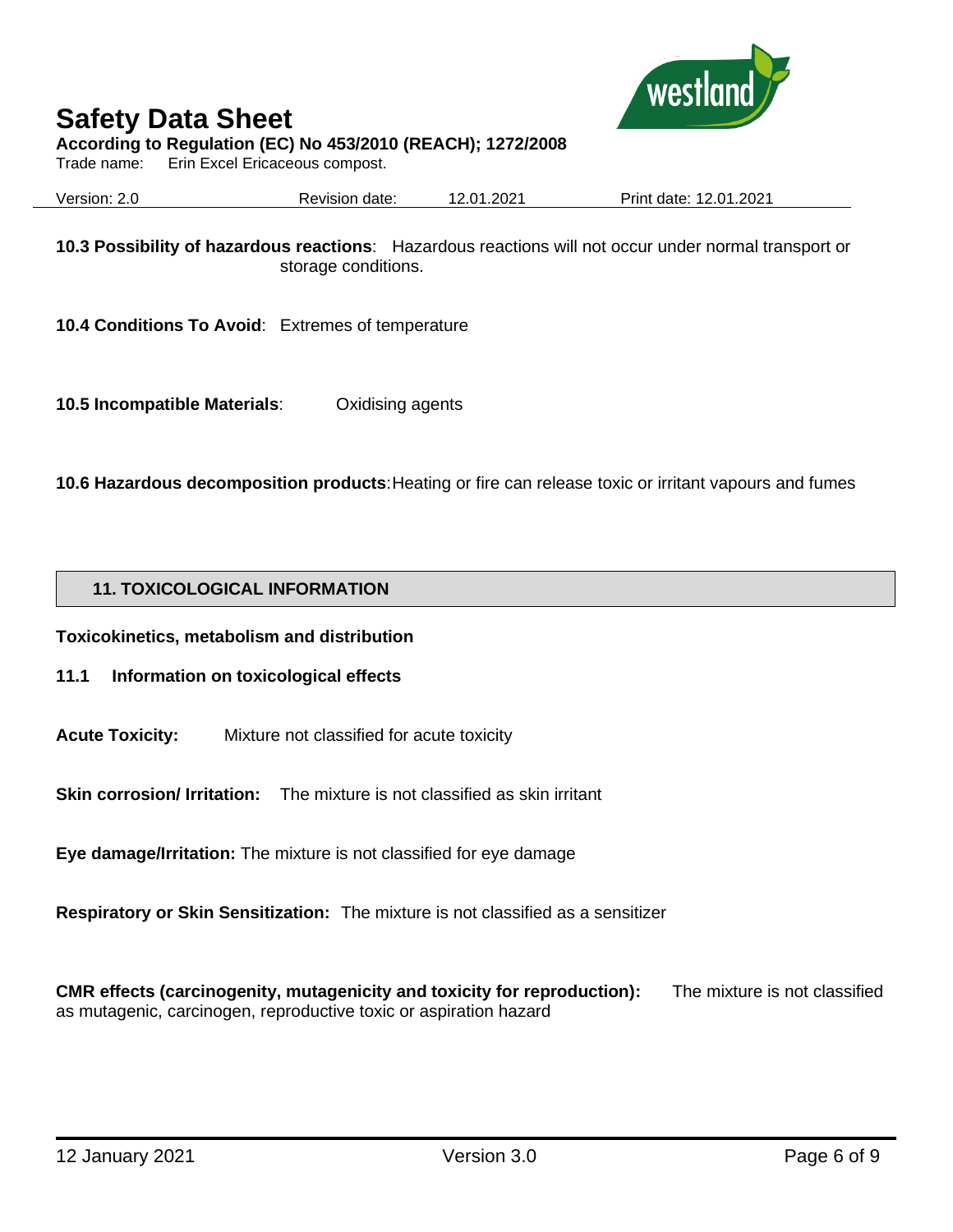

Trade name: Erin Excel Ericaceous compost.

| Version: 2.0 | Revision date: | 12.01.2021 | Print date: 12.01.2021 |
|--------------|----------------|------------|------------------------|
|              |                |            |                        |

### **12. ECOLOGICAL INFORMATION**

The mixture is not classified for environmental hazard

| 12.1 Toxicity:                         | No information available on mixture |
|----------------------------------------|-------------------------------------|
| 12.2 Persistence and Degradability:    | No information available on mixture |
| <b>12.3 Bioaccumulative Potential:</b> | No information available on mixture |
| 12.4 Mobility in Soil:                 | No information available on mixture |
| 12.5 PBT and vPvB assessment:          | No information available on mixture |
| Other adverse effects:                 | Information not available           |

#### **13. DISPOSAL CONSIDERATIONS**

#### **13.1 Waste treatment methods**

**Product:** Spread product over land as soil conditioner Check if agriculture use is possible. Where possible recycling is preferred to disposal or incineration. If recycling is not practicable, dispose of in compliance with local regulations. **Contaminated Packaging:** Empty remaining contents. Completely empty containers can be put in the bin or disposed of in compliance

with applicable local regulations

**Additional information:** none known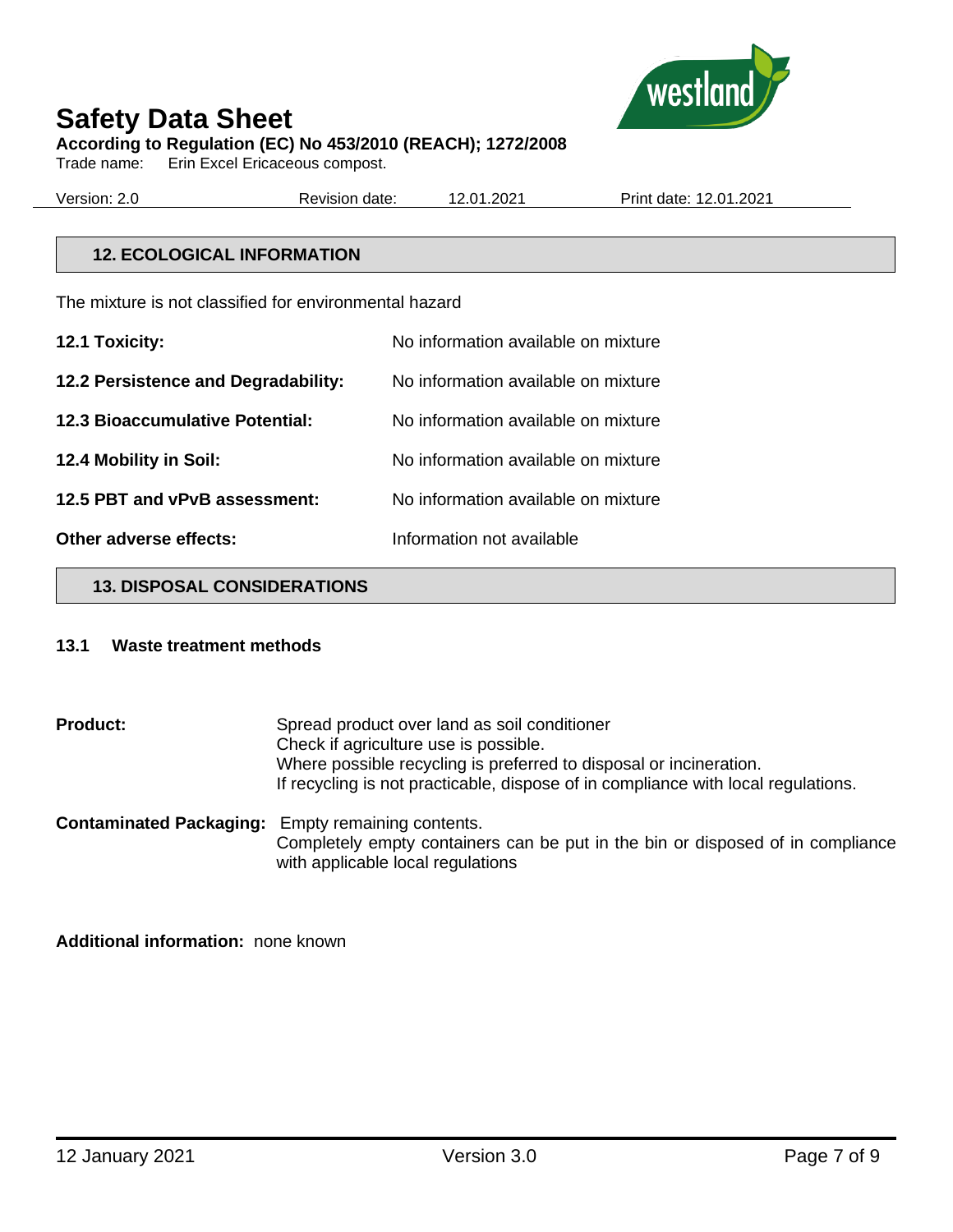

**According to Regulation (EC) No 453/2010 (REACH); 1272/2008**

Trade name: Erin Excel Ericaceous compost.

Version: 2.0 Revision date: 12.01.2021 Print date: 12.01.2021

# **14. TRANSPORT INFORMATION**

|                                 | <b>Land transport</b><br>(ADR/RID) | Inland waterway<br>transport (ADN) | Sea transport<br>(IMDG) | Air transport (ICAO-<br>TI / IATA-DGR) |
|---------------------------------|------------------------------------|------------------------------------|-------------------------|----------------------------------------|
| 14.1 UN No.                     |                                    |                                    |                         |                                        |
|                                 | Not dangerous                      | Not dangerous                      | Not dangerous           | Not dangerous                          |
|                                 | goods                              | goods                              | goods                   | goods                                  |
| 14.2 UN Proper shipping name    | Not dangerous                      | Not dangerous                      | Not dangerous           | Not dangerous                          |
|                                 | goods                              | goods                              | goods                   | goods                                  |
| 14.3 Transport hazard class(es) | Not dangerous                      | Not dangerous                      | Not dangerous           | Not dangerous                          |
|                                 | goods                              | goods                              | goods                   | goods                                  |
| Hazard label(s)                 | Not dangerous                      | Not dangerous                      | Not dangerous           | Not dangerous                          |
|                                 | goods                              | goods                              | goods                   | goods                                  |
| 14.4 Packing group              | Not dangerous                      | Not dangerous                      | Not dangerous           | Not dangerous                          |
|                                 | goods                              | goods                              | goods                   | goods                                  |
| 14.5 Environmental hazards      | Not dangerous                      | Not dangerous                      | Not dangerous           | Not dangerous                          |
|                                 | goods                              | goods                              | goods                   | goods                                  |

- **14.6 Special precautions for user:** None
- **14.7 Transport in bulk according to Annex II of MARPOL 73/78 and the IBC Code**

**Additional information:** None

## **15. REGULATORY INFORMATION**

#### **15.1 Safety, health and environmental regulations/legislation specific for the substance of mixture:**

This mixture is classified in accordance with Regulation (EC) 1272/2008.

**15.2 Chemical Safety Assessment:** A Chemical Safety Assessment has not been undertaken for this mixture

#### **16. OTHER INFORMATION**

**16.1 Indication of changes:** Revised and updated.